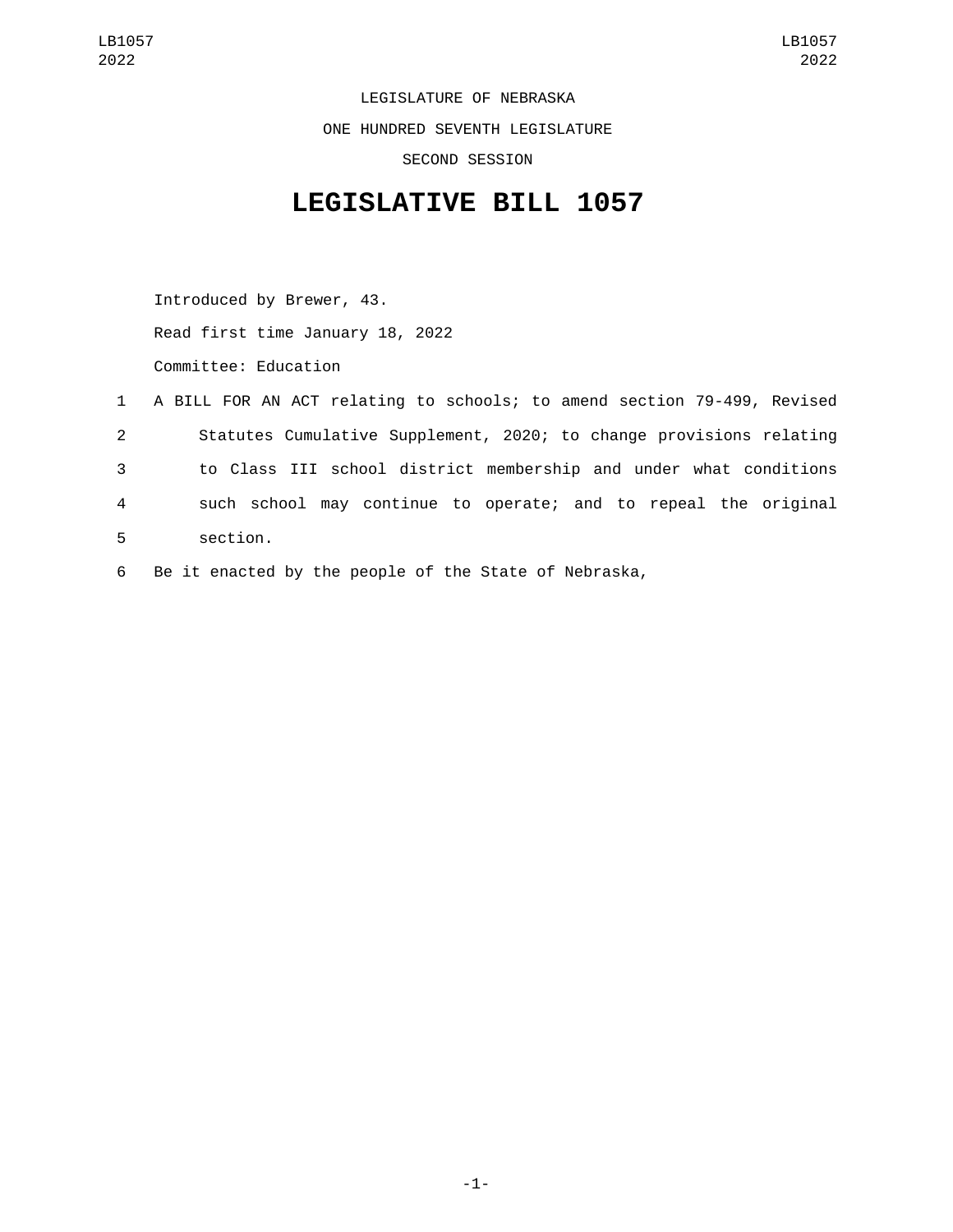Section 1. Section 79-499, Revised Statutes Cumulative Supplement, 2 2020, is amended to read:

 79-499 (1) If the fall school district membership or the average daily membership of an existing Class III school district shows fewer 5 than forty-five thirty-five students in grades kindergarten nine through twelve, the district shall submit a plan for developing cooperative 7 programs with other high schools, including the sharing of curriculum and certificated and noncertificated staff, to the State Committee for the Reorganization of School Districts. The cooperative program plan shall be submitted by the school district by September 1 of the year following such fall school district membership or average daily membership report. 12 A cooperative program plan shall not be required if there is no high school within fifteen miles from such district on a reasonably improved highway. The state committee shall review the plan and provide advice and 15 communication to such school district and other high schools.

 (2) If for two consecutive years the fall school district membership, or for two consecutive years the average daily membership, of 18 an existing Class III school district is fewer than forty-five twenty-19 five pupils in grades kindergarten nine through twelve as determined by the Commissioner of Education or if for one year an existing Class III school district contracts with a neighboring school district or districts to provide educational services for all of its pupils in grades 23 kindergarten <del>nine</del> through twelve, such school district shall, except as provided in subsection (3) or (4) of this section, be dissolved pursuant to the procedures described in subdivision (4)(b) of this section through 26 the order of the state committee if the high school is within fifteen 27 miles on a reasonably improved highway of another high school.

 This subsection does not apply to any school district located on an Indian reservation and substantially or totally financed by the federal 30 government.

(3) Any Class III school district which has a fall school district

-2-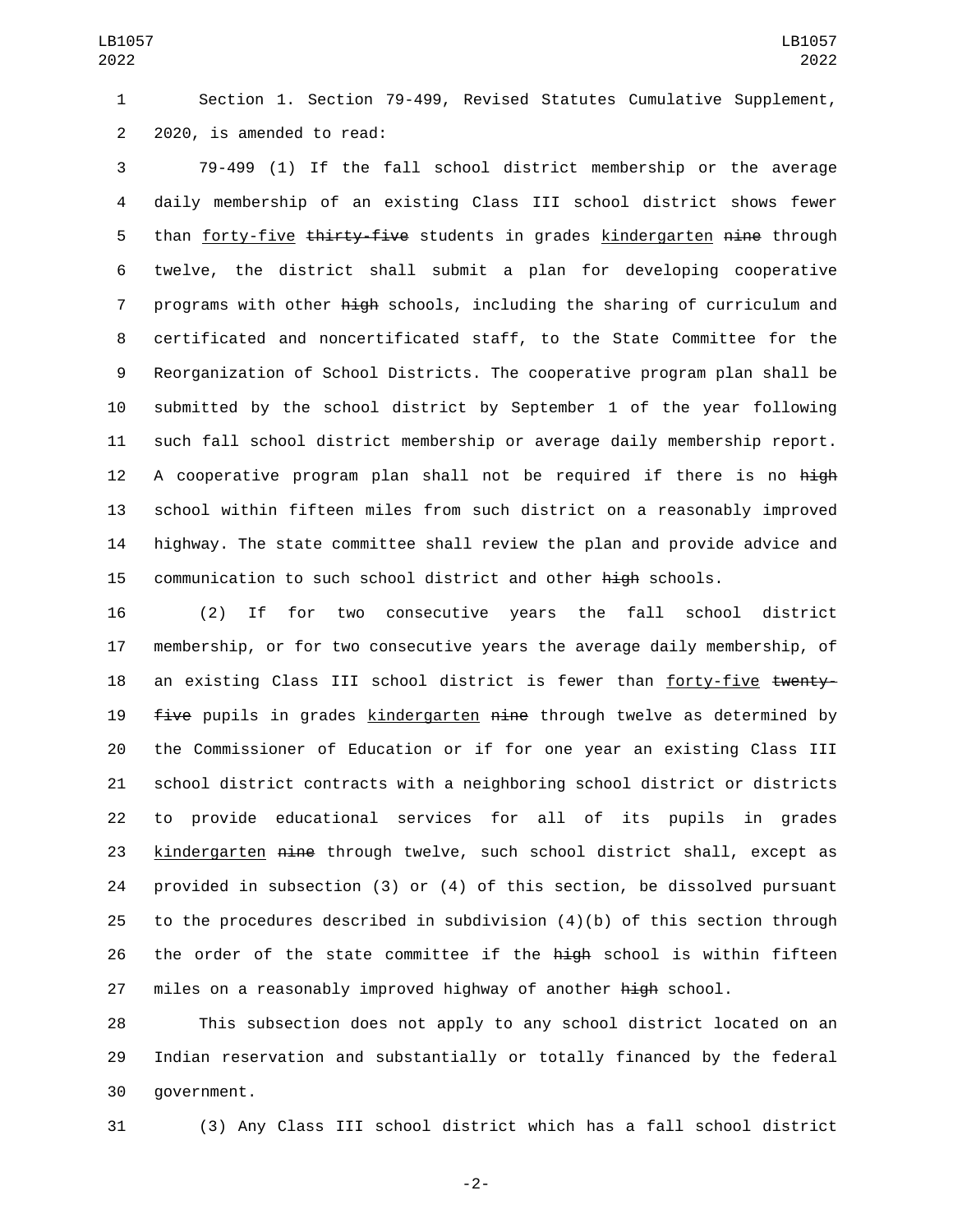membership or an average daily membership of fewer than forty-five 2 twenty-five students in grades kindergarten nine through twelve may contract with another school district to provide educational services for 4 its pupils in grades kindergarten nine through twelve. Such contract may continue for a period not to exceed one year. At the end of such one-year period, the school district may resume educational services for grades 7 kindergarten nine through twelve if the average daily membership in 8 grades kindergarten <del>nine</del> through twelve for such school district has reached at least fifty students. If the school district has not achieved such fall school district membership or average daily membership, it shall be dissolved pursuant to the procedures described in subdivision  $(4)(b)$  of this section by order of the state committee entered after thirty days' notice to the district but without a hearing, notwithstanding the distance on a reasonably improved highway to the 15 nearest school district conducting a high school.

16 (4)(a) Any Class III school district maintaining the only public 17 high school in the county with a fall school district membership or an 18 average daily membership of fewer than forty-five twenty-five students in 19 grades kindergarten nine through twelve shall be subject to this 20 subsection until such school district reaches a fall school district 21 membership or an average daily membership in grades kindergarten nine 22 through twelve of at least fifty thirty-five students or, for two 23 consecutive years, fewer than thirty-five fifteen students or such school 24 district dissolves. Such school district may continue to operate the high 25 school if:

26 (i) The plan submitted pursuant to subsection (1) of this section 27 provides a broad-based curriculum as determined by the state committee;  $28$  and

29 (ii) At a districtwide election held the second Tuesday of November 30 by whatever means the county conducts balloting, in the second 31 consecutive school year that the fall school district membership for

-3-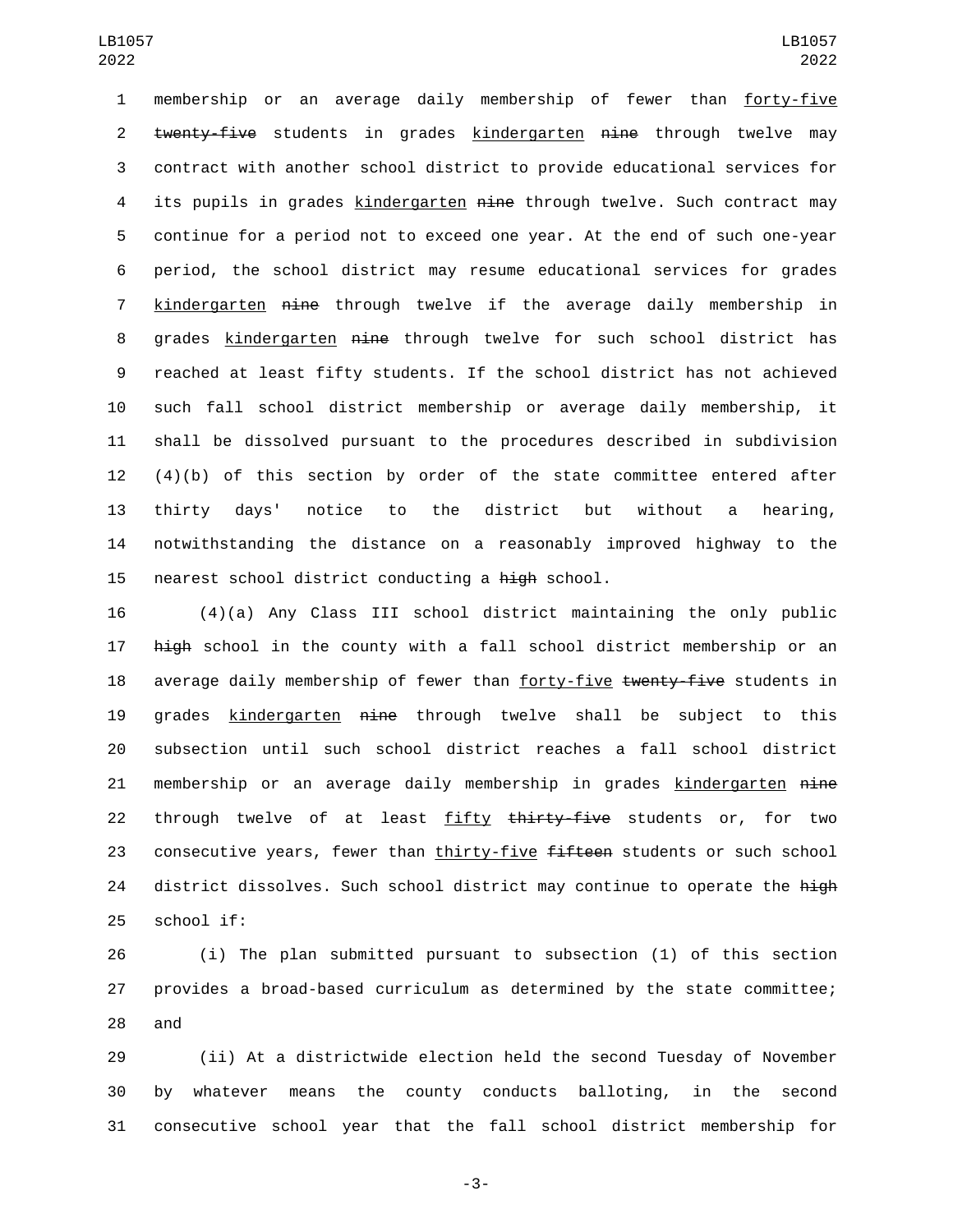1 grades kindergarten nine through twelve is fewer than forty-five twenty-2 five students, a majority of voters approve a ballot issue to continue to operate the high school for the immediately following school year. If such ballot issue succeeds in the initial election, the school board 5 shall annually determine if a vote of the school board such a districtwide election is necessary for each subsequent year that the school district is subject to this subsection, except that such school 8 board shall conduct a public hearing hold such districtwide election if 9 four years have passed following the effective date of this act since the last election pursuant to this section and the school district has 11 remained subject to this subsection. After receiving testimony from patrons at the public hearing the school board shall vote whether to 13 continue to operate the school.

 (b) If such ballot issue as provided in subdivision (4)(a)(ii) of this section fails, or if a school district falls within the provisions of subsection (2) or (3) of this section, the state committee shall dissolve the school district and attach the territory to other school districts based on the preferences of each landowner if such preference is provided in the time and manner required by the state committee and would transfer such parcels to a school district with a boundary contiguous to the school district being dissolved. Landowners submitting such preferences shall sign a statement that the district of preference is the district which children who might reside on the property, at the time of the dissolution or in the future, would be expected to attend. For property for which a preference is not provided in the time and manner required by the state committee, the state committee shall transfer such property to one or more of the school districts with boundaries contiguous to the district being dissolved in a manner that will best serve children who might reside on such property, at the time of the dissolution or in the future, and that will, to the extent possible, create compact and contiguous districts.

-4-